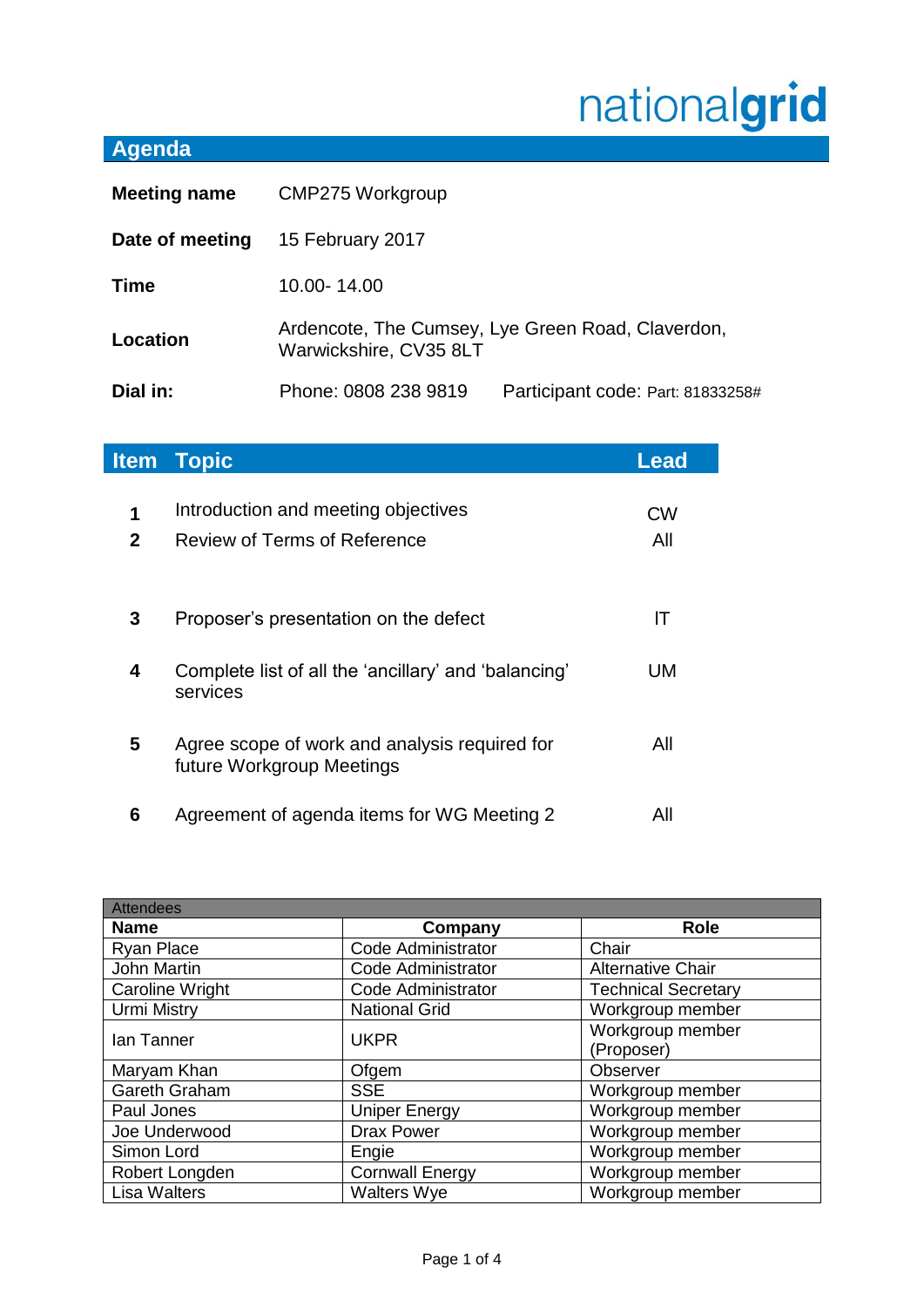| Simon Reid       | <b>Scottish Power</b> | Workgroup member           |
|------------------|-----------------------|----------------------------|
| Laurence Barrett | E.ON                  | Workgroup member           |
| <b>Bill Reed</b> | <b>RWE</b>            | Workgroup member           |
| Tim Ellingham    | <b>RWE</b>            | Alternate Workgroup member |

| Apologies        |                    |                  |
|------------------|--------------------|------------------|
| <b>Name</b>      | Company            | <b>Role</b>      |
| Ryan Place       | Code Administrator | Chair            |
| <b>Bill Reed</b> | <b>RWE</b>         | Workgroup member |
| Lisa Walters     | <b>Walters Wye</b> | Workgroup member |

## Terms of Reference:

| Specific areas                                                                                                                                                                                                   | When cover |
|------------------------------------------------------------------------------------------------------------------------------------------------------------------------------------------------------------------|------------|
| a) Clarify which revenue streams are<br>excluded from mutuality exclusive<br>arrangement ensuring consideration includes<br>the interaction between both the Balancing<br>Mechanism (BM) and Balancing Services. |            |
| b) Demonstrate how this proposal will<br>interact with the existing procurement of<br>services ensuring that this did not lead to<br>over procurement in the market.                                             |            |
| c) Demonstrate how this modification does<br>not discourage providers from tendering for<br>services.                                                                                                            |            |
| d) Define the assets affected by the<br>proposal.                                                                                                                                                                |            |
| e) Demonstrate that they have considered<br>the impact of wider strategic issues being<br>pursued by the industry in their proposal.                                                                             |            |
| f) Consider how this modification interacts with<br>Ofgem's Flexibility Call for Evidence which is<br>seeking ways to allow participants to access<br>multiple revenue sources                                   |            |
| g) Clarify how the proposed changes to the<br><b>CUSC would impact Distribution Networks.</b>                                                                                                                    |            |
| h) Ensure individual power stations are not<br>identified within the report.                                                                                                                                     |            |

Workgroup proposed timetable

| w/c13 February 2017 | Workgroup meeting 1 |
|---------------------|---------------------|
| w/c 6 March 2017    | Workgroup meeting 2 |
| w/c 27 March 2017   | Workgroup meeting 3 |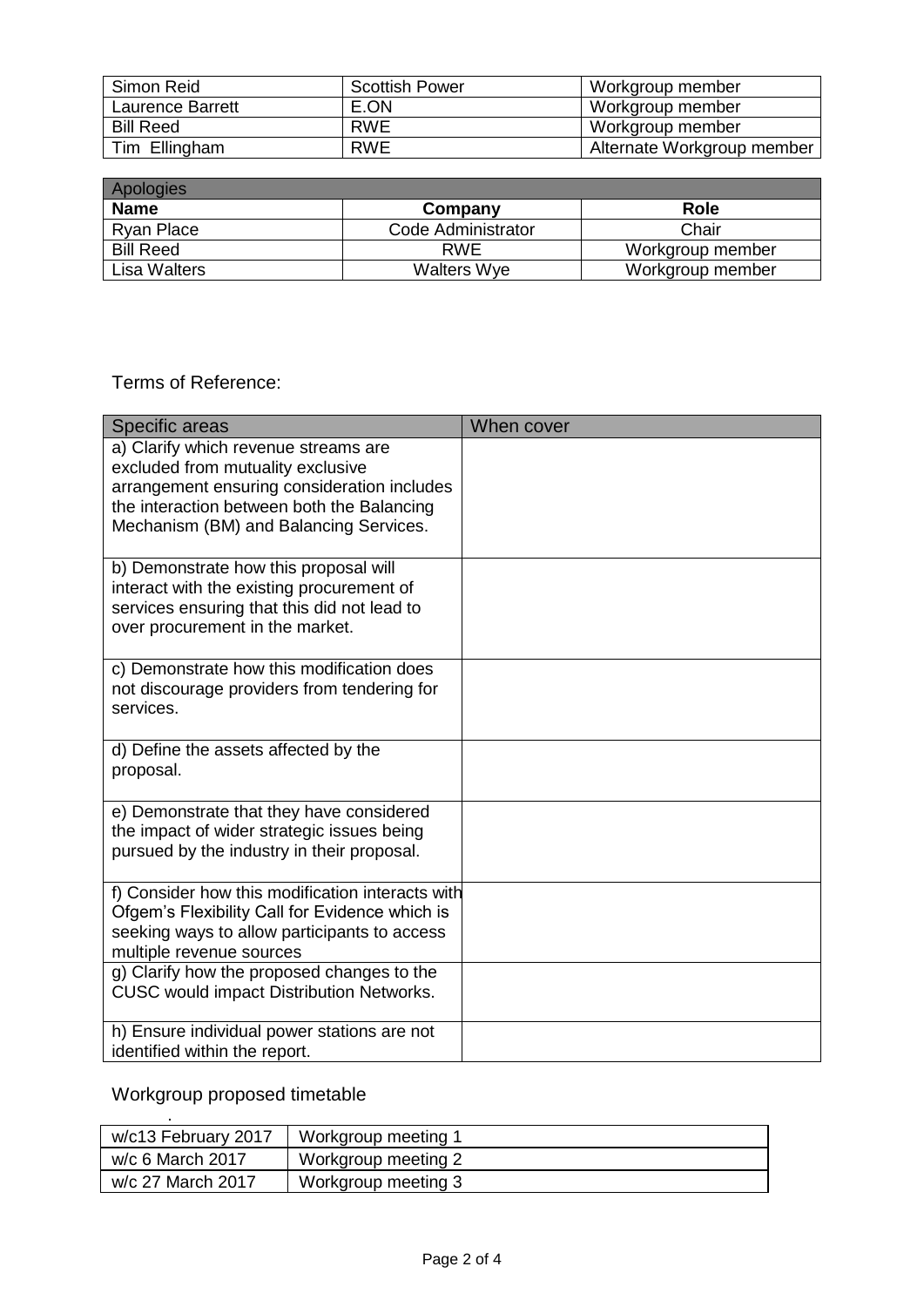| 10 April 2017   | Workgroup Consultation issued (15 days)    |
|-----------------|--------------------------------------------|
| 5 May 2017      | Deadline for responses                     |
| w/c 15 May 2017 | Workgroup meeting 4                        |
| w/c 5 June 2017 | Workgroup meeting 5 (agree WACMs and Vote) |
| 22 June 2017    | Workgroup report issued to CUSC Panel      |
| 30 June 2017    | CUSC Panel meeting to approve WG Report    |

Post Workgroup modification process

| 3 July 2017      | Code Administrator Consultation issued (15 Working<br>days)  |
|------------------|--------------------------------------------------------------|
| 24 July 2017     | Deadline for responses                                       |
| 31 July 2017     | Draft FMR published for industry comment (5 Working<br>Days) |
| 8 August 2017    | Deadline for comments                                        |
| 17 August 2017   | Draft FMR circulated to Panel                                |
| 25 August 2017   | Panel meeting for Panel recommendation vote                  |
| 31 August 2017   | FMR circulated for Panel comment (3 Working day)             |
| 5 September 2017 | Deadline for Panel comment                                   |
| 8 September 2017 | Final report sent to Authority for decision                  |
| 13 October 2017  | Indicative Authority Decision due (25 working days)          |
| 20 October 2017  | Implementation date                                          |

## Applicable CUSC Objectives: **Use of System Charging Methodology**

**(a)** That compliance with the use of system charging methodology facilitates effective competition in the generation and supply of electricity and (so far as is consistent therewith) facilitates competition in the sale, distribution and purchase of electricity;

**(b)** That compliance with the use of system charging methodology results in charges which reflect, as far as is reasonably practicable, the costs (excluding any payments between transmission licensees which are made under and accordance with the STC) incurred by transmission licensees in their transmission businesses and which are compatible with standard licence condition C26 requirements of a connect and manage connection);

**(c)** That, so far as is consistent with sub-paragraphs (a) and (b), the use of system charging methodology, as far as is reasonably practicable, properly takes account of the developments in transmission licensees' transmission businesses\*;

**(d)** Compliance with the Electricity Regulation and any relevant legally binding decision of the European Commission and/or the Agency. These are defined within the National Grid Electricity Transmission plc. Licence under Standard Condition C10, paragraph 1; and

**(e)** Promoting efficiency in the implementation and administration of the CUSC arrangements.